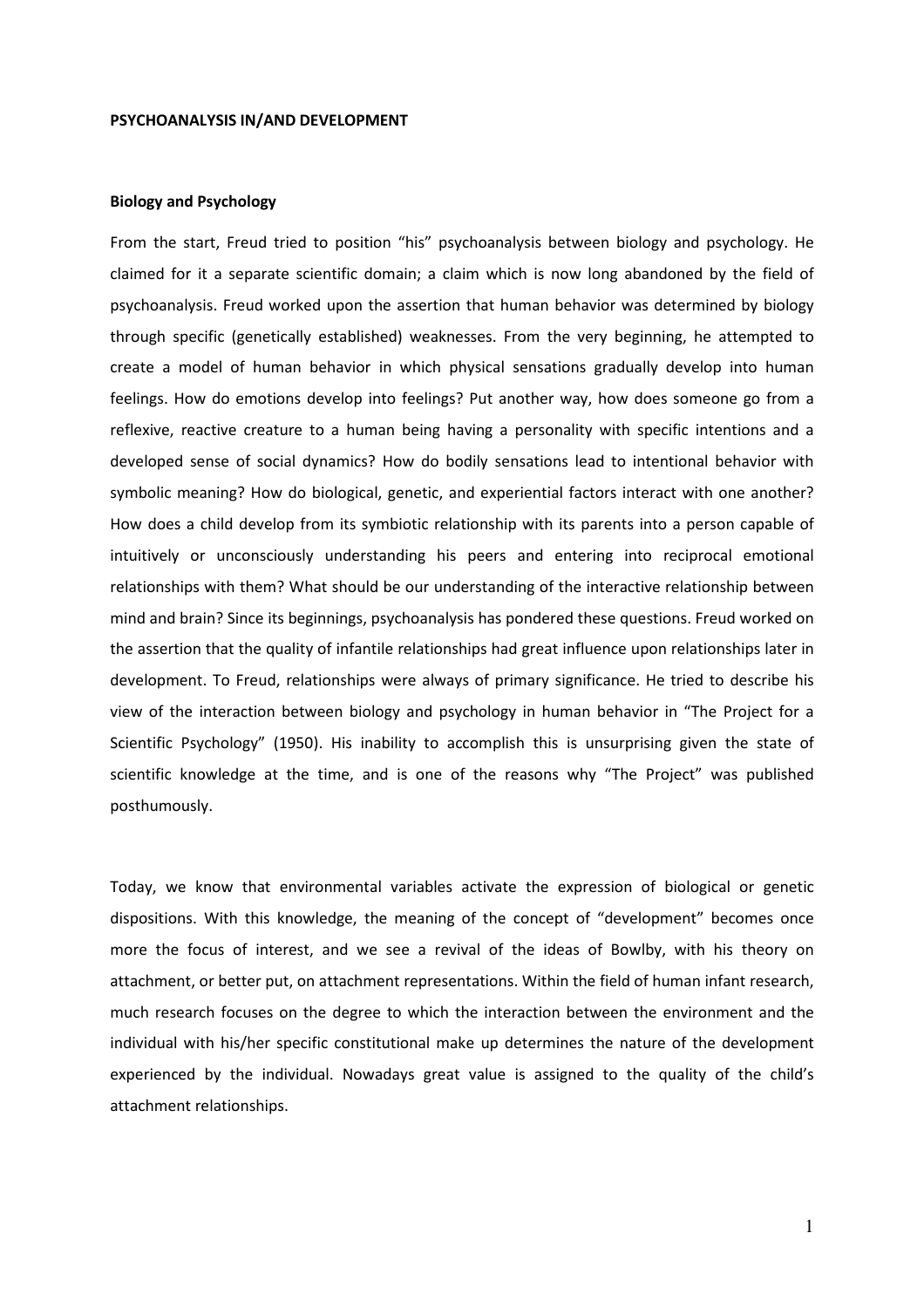### Neuroscience, Psychotherapy and Interaction

The progressive insight that behavior ultimately takes its form based on the interaction between genetic dispositions and experiences leads to the conclusion that the old distinction between organic and functional disorders must once more be thought out, in any case that, it is no longer a question of either/or, but of both. If it is true that genetic and environmental variables mutually influence each other from the outset, then this also means that early environmental factors influence the way in which neural circuits within the human organism develop and function, and vice-versa (Pally 2000, Hart 2008).

Newly acquired access to scientific research methods such as PET scans and MRIs give impetus to the neurobiological study of the brain. The questions posed are: what is consciousness, how is it realized, how does memory work, what are emotions, what is the function of emotions and how can they be regulated - or not? Nowadays, it is generally accepted that the majority of our mental activities occur unconsciously. Increasingly, the findings of neuroscience pinpoint which aspects of the unconscious are accessible, and under which specific conditions that accessibility occurs. On the border between neuroscience and psychotherapy, more and more publications are discussing research on the neurologically traceable effects of psychotherapeutic treatments. The world of neuroscience reveals ever more evidence to suggest that the separation of somatic and psychological sciences no longer offers an effective, realistic approach.

From the start, an intersubjective relationship exists between the self and its environment, made up first and foremost of its primary attachment figures. There is a circular causality between the self and another person, but also between the brain and the mind. Fonagy adds to this that intersubjectivity is also related to attachment and mentalization. Additionally, mentalization goes hand in hand with affects and affect regulation. Furthermore, the development of mentalization assumes the acquisition of language and the power to use the symbolic function of language.

# Psychoanalysis and Pathology

What has been said up until now implies that behavior is the result of a complex interaction between nature and nurture, between genetic vulnerability and early object relations. The behavior that is ultimately expressed depends on the manner in which early attachment relationships are internalized. Put succinctly, there are a number of risk factors when it comes to the development of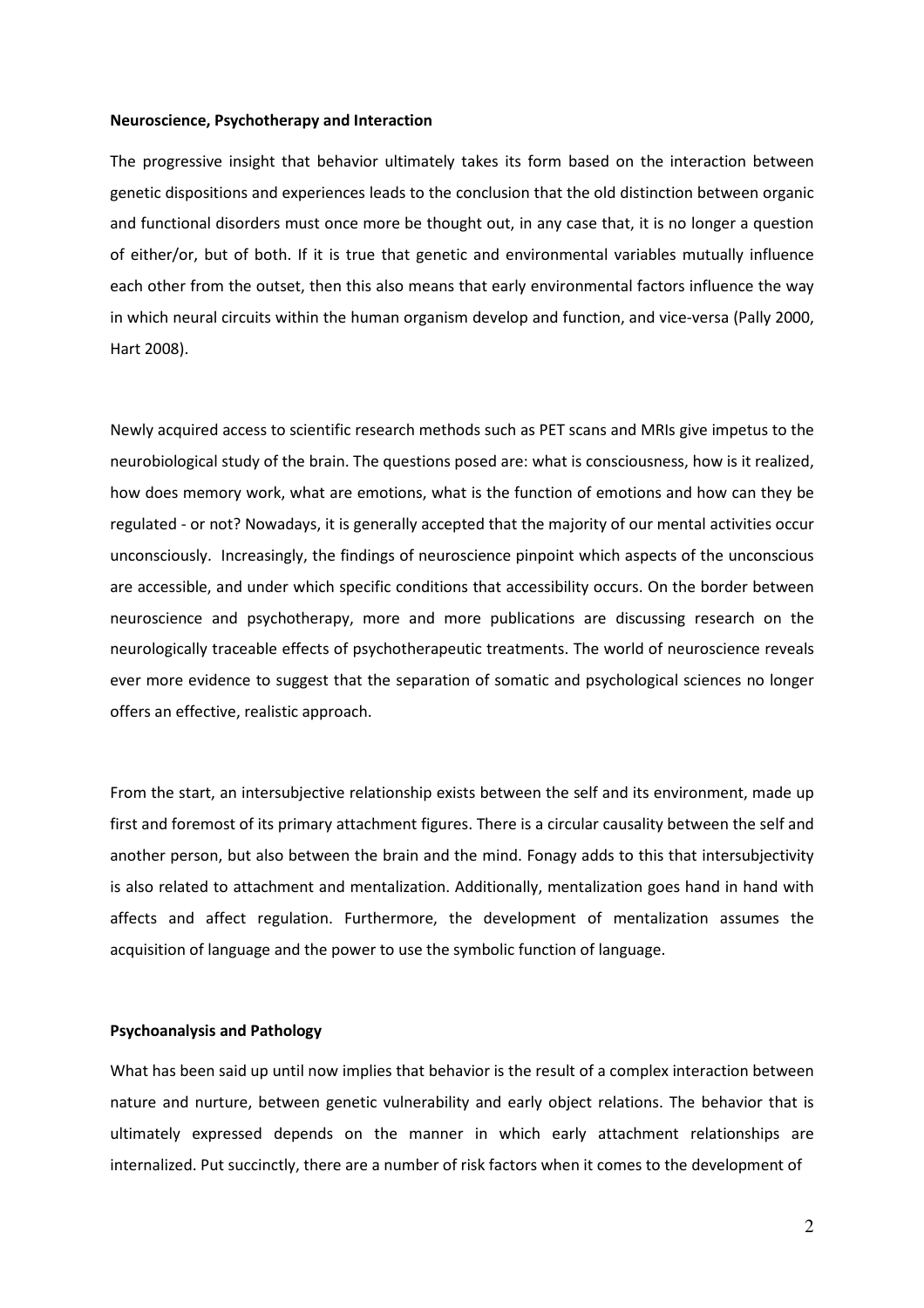psychopathology. This development revolves around the acquisition of buffers and protection against risk factors. There is no question of a direct relationship between these risk factors and the development of pathology, but there are several issues that are important to, and exert an influence on, the development of pathology. Significant, for instance, is the quality of early attachment relationships and the way in which they are internalized. The method by which an internal mental world is created also has an impact. These matters refer us to the influence of one's mentalization capacity and the capacity to build up mental representations. The internal representation of early experiences with primary objects also influences later relationships, as well as the creation of possible forms of psychopathology.

Underlying what has been said up until now is the genetically determined need to form an emotional connection with others in order to survive. This entails the finding of an adequate balance between autonomy and relatedness. Sometimes the balance is found by surrendering either autonomy or relatedness. Herein lie, from the perspective of psychoanalysis, the beginnings of the forming of psychopathology. Hereby, psychoanalysis links itself to attachment theory.

The theme of relatedness or intimacy, and autonomy, are perpetually present in psychoanalytic theory. Freud (1924;1926;1930) speaks in this vein about "libido" and "aggression". With libido, he refers to human tendencies having to do with "connecting" and togetherness, while he views aggression as the need to preserve one's identity. In essence, libido boils down to connection and aggression to differentiation. Laplanche (1985;1999) sees aggression and libido as two different aspects of the same action, i.e. feeling connected to others without losing yourself in the process. We see similar thoughts with Balint when he speaks of "clinging" behavior versus autonomy; with Fairburn and later Kohut but just as much with Bowlby, whose well-known trilogy focuses on attachment and separation. It is S. Blatt (1992;2004;2008) that uses this distinction between the needs for autonomy and relatedness as organizing principle in his thinking on psychopathology.

The renewed attention on the concept of "development" does not mean that psychoanalytic therapy should consist of reconstructing one's earliest years with the idea that all problems are rooted there. It does mean that from birth, individuals build internal, experience models with which they confront their environment in order to anticipate that which they expect to encounter. Sometimes these internal models can be productive and constructive and lead to creativity, while other times they can be unproductive and destructive, leading to rigidity. Psychoanalytic treatments are meant to be a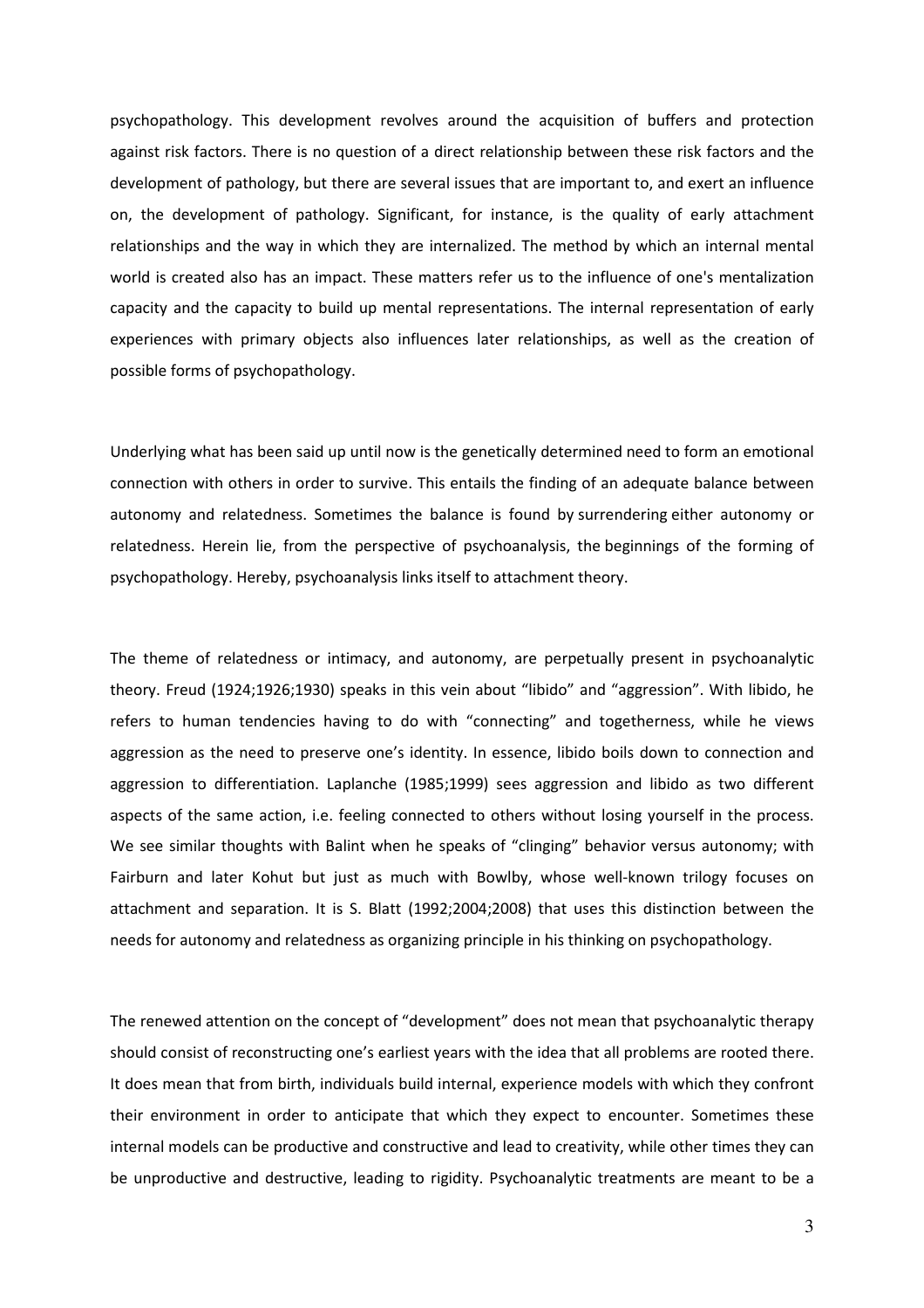"revision-workplace," wherein unconstructive aspects of internal models are sought out, provoked, and revised. There is also mounting evidence that early environmental factors affect the human nervous system, emphasizing to researchers the importance of the affectionate relationship between a child and his/her caretaker(s) as it relates to the development of neuro-hormonal structures. It is unsurprising, then, that there is renewed concern for the importance of attachment representations. From the perspective of Bowlby, psychopathology is connected with the loss of or inadequacy of attachment figures and an individual's reaction to this. Bowlby views psychopathology as having to do with pathological reactions to traumatic separations. He assumes that people are driven by a universal need for emotional bonds with others. He views this need as of the same sort earlier proposed by Darwin. For Bowlby, attachment is a result of genetic dispositions and environmental variables. Intersubjectivity and interaction are central to his thinking. As stated earlier, for him, psychotherapeutic intervention is the correction of inadequate inner working models and activation of one's attachment system. It is important to understand that old familiar patterns of behavior do not disappear or become erased, but that a new alternative is created alongside it. This means that while in severely traumatizing or frightening situations, an individual will still automatically revert to his old repertoire of behavior, the reaction will be less persistent and forceful, and there will be an alternative response. By means of reward and repetition of the new behavior and discouragement of the old behavior, the old will slowly be extinguished and the new strengthened.

Other factors besides attachment also play a role in the development of a healthy individual but also in the development of pathology. This revolves around the quality of affect and attention regulation and the facilitating of mentalization capacity along with the influence of genetic vulnerabilities within the individual.

Until now, we have emphasized a deficiency in internal models as cause for the development of pathology. In reality, inner working models can also lead to the development of conflicts between internal mental representations. Here, we come upon the distinction between development and conflict pathology, also referred to as the distinction between mental process disturbances on the one hand and representation disturbances on the other.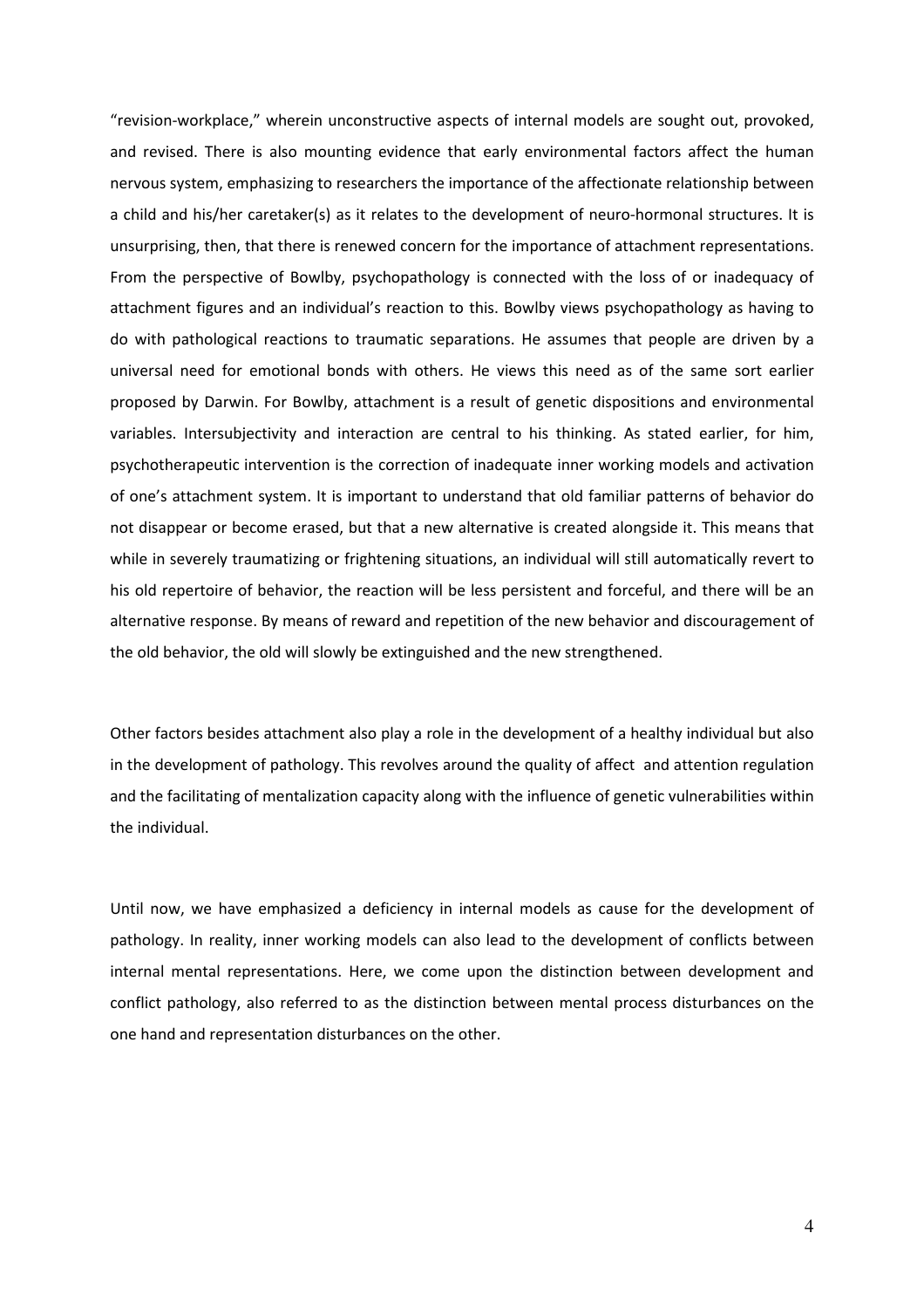#### Conscious – Unconscious

The concept of the unconscious stands at the core of psychoanalysis. Today, we know that our behavior is largely unconsciously driven. When one looks at internal models in need of adjustment, one is examining models which have been procedurally established by implicit means. By definition, this indicates that inner working models work unconsciously. Adjustments or changes of said models are not executed on the basis of verbal interpretations, but on the basis of internalization of the therapeutic relationship. When speaking about the unconscious, there must be a distinction made between the "procedural unconscious" and the "dynamic unconscious". The procedural unconscious refers to processes occurring without any degree of repression, a form of unconscious functioning which has never been conscious and therefore cannot be brought to the surface through interpretation. In the case of the dynamic unconscious, contrarily, certain ideas or thoughts are considered unacceptable and must be banished or repressed. These are experiences that can be once more made conscious, either through the instrument of interpretation or by the resetting in motion of a development that has become inhibited. Several systems of memory are brought to light with this distinction. We will return to this later.

#### Intersubjectivity and the Internal Working Model

The previous section implies that much of our behavior is unconscious, but by no means always on the basis of repression. In many cases, this stems from emotional reactions and behavioral patterns that stem from a period in our life when we could not yet access our explicit memory, but already had access to our implicit memory system.

For the therapeutic practice, this means that the psychotherapeutic bond between patient and therapist is central. Their interaction makes manifest implicit procedures, patterns of behavior and coping. The goal of psychotherapeutic treatment is to arrive at a revision of these procedures. In psychotherapeutic treatment the internal working model is first provoked and then revised. This means that the therapist offers his or herself as a new primary attachment object, and that during treatment the patient's attachment system is activated. It is a way of regulating anxiety. Thus it is not the goal in psychodynamic therapy to remember the past and to reconstruct forgotten, objective experiences from the past. It is not the past which is important, but the way in which the patient experiences and interacts with the therapist. The past is only used to understand the present. In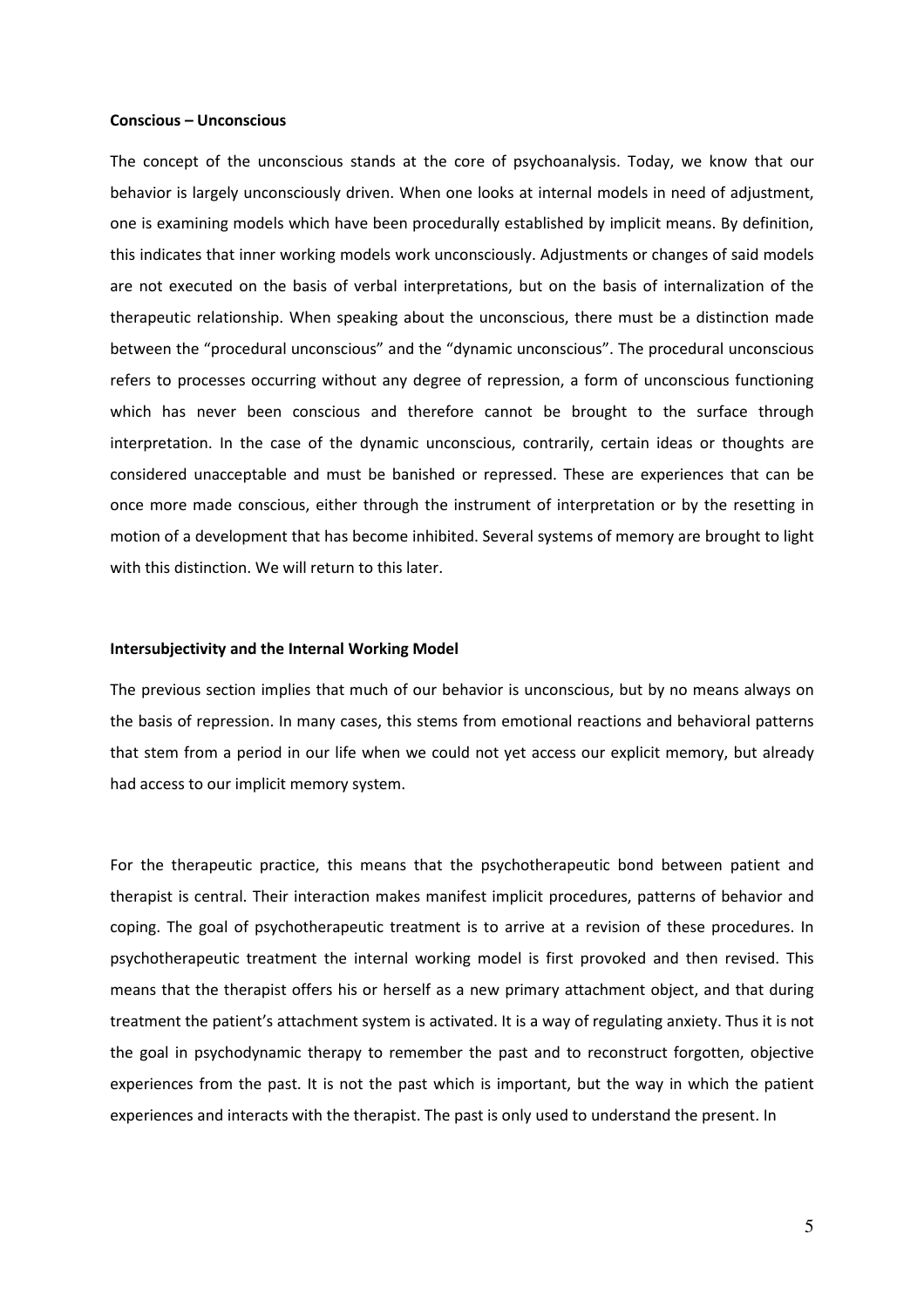treatment, implicit procedures that have taken form within internal working models and conflicts between unconscious internal mental representations are activated in the here and now.

These implicit structures, built up in the past, are created and established in an extremely complex fashion. There is constant interaction between the individual and his or her environment. Repeating patterns of interaction are gradually internalized and established, turning into what we refer to as inner working models. It is generally a pattern of interaction rather than incidental and individual experiences that is internalized. It is these working models which eventually organize and guide behavior. Internal working models contain internal representations of oneself, others, and the interaction between them. As Stern (1994) says, internal working models are the result of a natural process of the aberration of abstracting of invariant aspects in different social situations with a special someone. These patterns have an assured stability and continuity over time.

Several matters play into the creation of internal working models: the way in which the patient was viewed and treated by his primary objects, how the patient reacted to this and the way the parent object in turn dealt with this reaction, as well as fantasies the child had regarding these matters. All of this occurs within the context of an attachment relationship. It is the quality of this attachment relationship that controls how much of, and in what manner any of this is internalized and established in the procedural memory. Psychoanalytic treatment centers focuses on manifesting these internal working models and correcting them where necessary.

It is important to note that these internal working models, which are established in a procedural fashion, develop alongside the development of the individual. This means that the internal working model of a child is not yet able to construct a "Theory of Mind", and thus incapable of mentalization, looks qualitatively different than the model of an individual that does have that capability. The internalization of that which is external plays a meaningful role in this. The terms internalization and introjection are understood as the process by which the external becomes represented internally. Intersubjective realities are transformed into intrasubjective representations (Stroeken 2000). In other words, the child treats him/herself in the same way s/he was treated by his/her mother or father. On the basis of this process of internalization, the child is capable of constructing internal, mental representations. When the process by which mental representations are formed is disturbed, we speak of a mental process disturbance. In such cases, entire categories of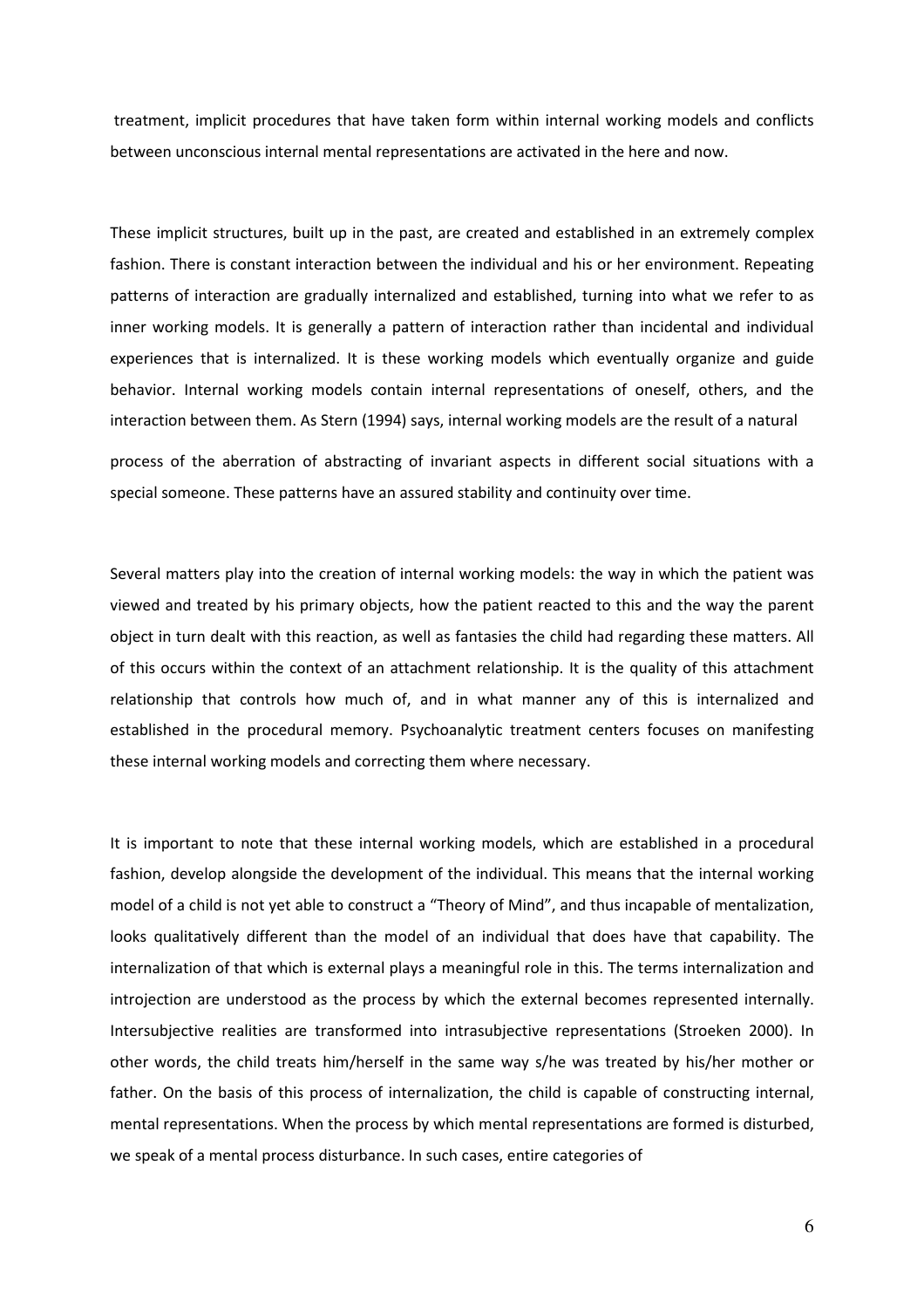mental representations can be absent from the internal mental world, also referred to as the psychic apparatus. This can occur because the individual tries to protect him/herself against an intolerably painful confrontation with the mental representations of unbearable (traumatic) experiences. In such cases, treatment should focus upon restoring function to the stagnated mentalization capacity, such as in the treatment of personality disorders. We speak of "developmental pathology". The process of mentalization can also be disrupted because one or more processes that are determinative in the development of mentalization capacity have been disrupted, such as the capacity for "mind reading". In such cases treatment will not lead to a structural change. In addition to mental process disturbances, we know of disturbances related to conflicting mental representations. In such cases, certain mental representations remain isolated and do not become integrated. However, through the utilization of interpretation in psychoanalytic treatment, integration can still be achieved. By offering representation on a higher level, discongruence can be relieved and integration can still be realized. This is the case when processing intrapsychic conflicts and with neurotic "conflict pathology".

Essential to psychoanalytic treatment is the explicit or implicit handling of the relationship between patient and therapist. The means by which this relationship is constructed are determined by experiences in the past of both the therapist and the patient. The unfolding of the internal working model within the therapeutic relationship corresponds to what was more traditionally called the development of transference and counter transference. Yet it must be noted that the manner in which transference is formed is a joint creation of the therapeutic couple and not merely a distortion of and by the patient.

## Actual Neurosis and Psychoneurosis

Earlier, we mentioned the distinction between mental process disturbances and representation disturbances concerning different forms of pathology. Important here is the degree to which the mentalization capacity has been developed or stagnated. In 1895, Freud introduced the term "anxiety neurosis", which is delineated from "psychoneurosis". The anxiety neurosis, or "actual neurosis" (linked to the toxic anxiety theory of 1895), is of a somatic nature, while the psychoneuroses (linked to the signal theory of 1926) are of a psychic nature. In Freud's view, there was a fundamental distinction between the two. He also called the anxiety neurosis the "actual neurosis" because it revolves around momentary anxiety where there is no element of a signal function, anxiety directly linked to the anxiety producing experience. In more contemporary terms,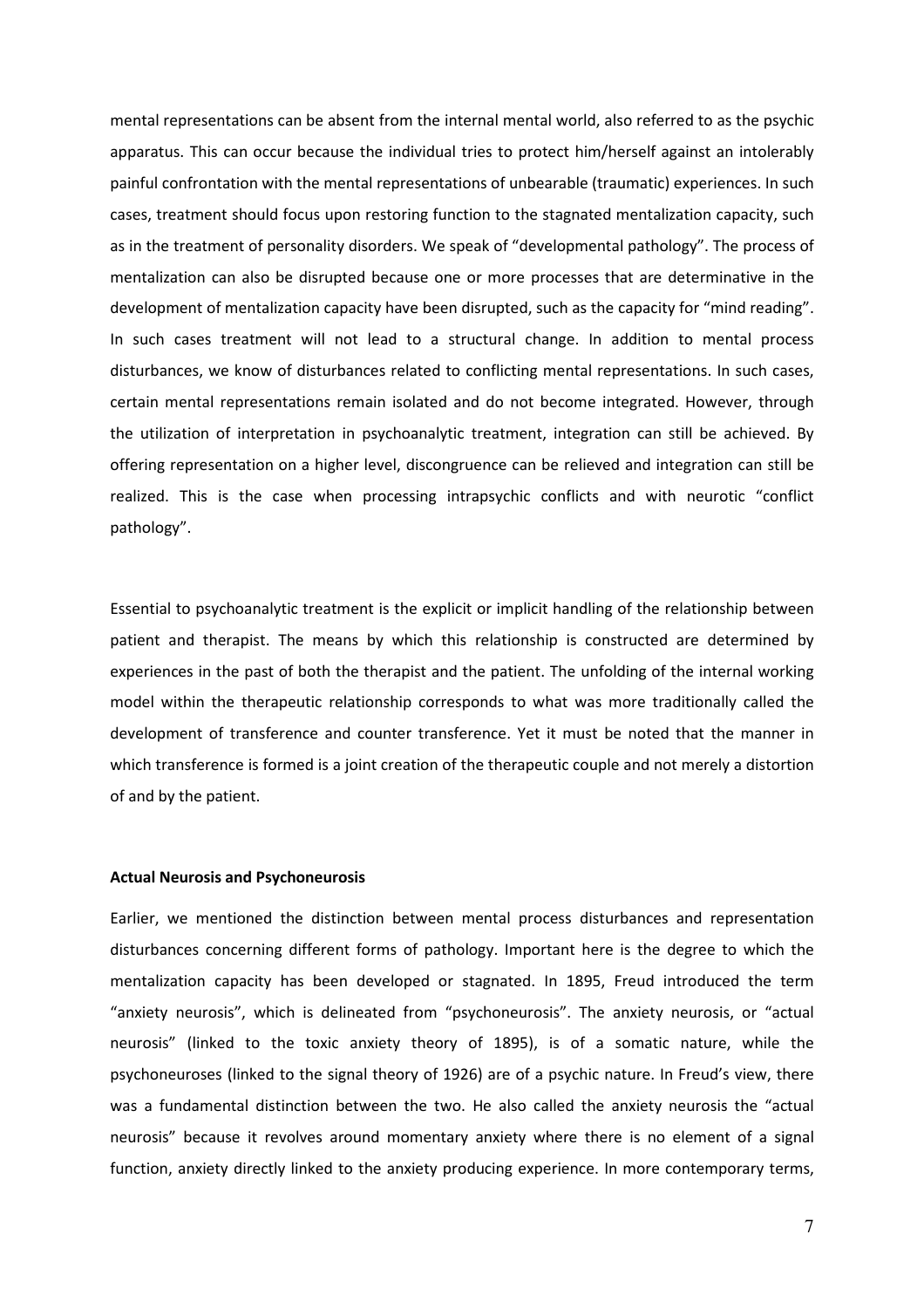this is considered a not yet mentalized form of anxiety. Anxiety in this case is not a secondary or mental representation, but a primary representation, more a bodily sensation. The emotion has not yet become an affect representation.

In contrast, the psychoneuroses are in fact mental representations related to events and emotional experiences in early childhood and are linked to psychological reactions. The symptoms of the actual neurosis are bodily reactions and are not related to underlying psychological mechanisms. The actual neurosis is thus not sensitive to psychoanalytic treatment in the form then developed by Freud. The distinction between the actual neurosis and the psychoneuroses reflects the distinction that Fonagy and Target make between pathology related to conflicting mental representations on the one hand, and on the other hand, pathology of the mental process itself.

Freud describes the anxiety neurosis with reference to symptoms such as irritability, restlessness, expectation of unpleasant events, anxiety attacks, phobias, dizziness, tremors, sweating, breathing problems, nausea, heart palpitations, diarrhea and sleep disturbances. As will be seen later, the concept of the actual or anxiety neurosis belongs to Freud's first anxiety theory, also referred to as the toxic theory. In the toxic theory, Freud made a distinction between bodily-determined anxieties and psychologically determined anxieties. The concept of anxiety is of eminent significance in psychoanalysis, because neurotic symptoms are seen as attempts to avoid, or make tolerable, the anxiety of the individual. Symptoms do not cause anxiety, and if anxiety does occur alongside the neurotic symptom, this generally means that the symptom has not succeeded in adequately absorbing the anxiety. Freud interprets anxiety as an affect of the ego.

In the case of a representation disorder, the therapist will help the patient realize that a perceived danger is less threatening or, if applicable, less traumatizing than the patient had expected. In short, therapists clarify the conflict between id, ego, and superego, and by means of confrontation with external reality, show patients that their doubts and fears are out of proportion and unrealistic. The patient realizes, in turn, that the expected punishment will not occur, and the anxiety diminishes. Freud knew three sources of anxiety: reality, drives, and the superego or conscience. Thereby, he believed that the anxiety from drives and from the superego was ultimately rooted in the anxiety from reality.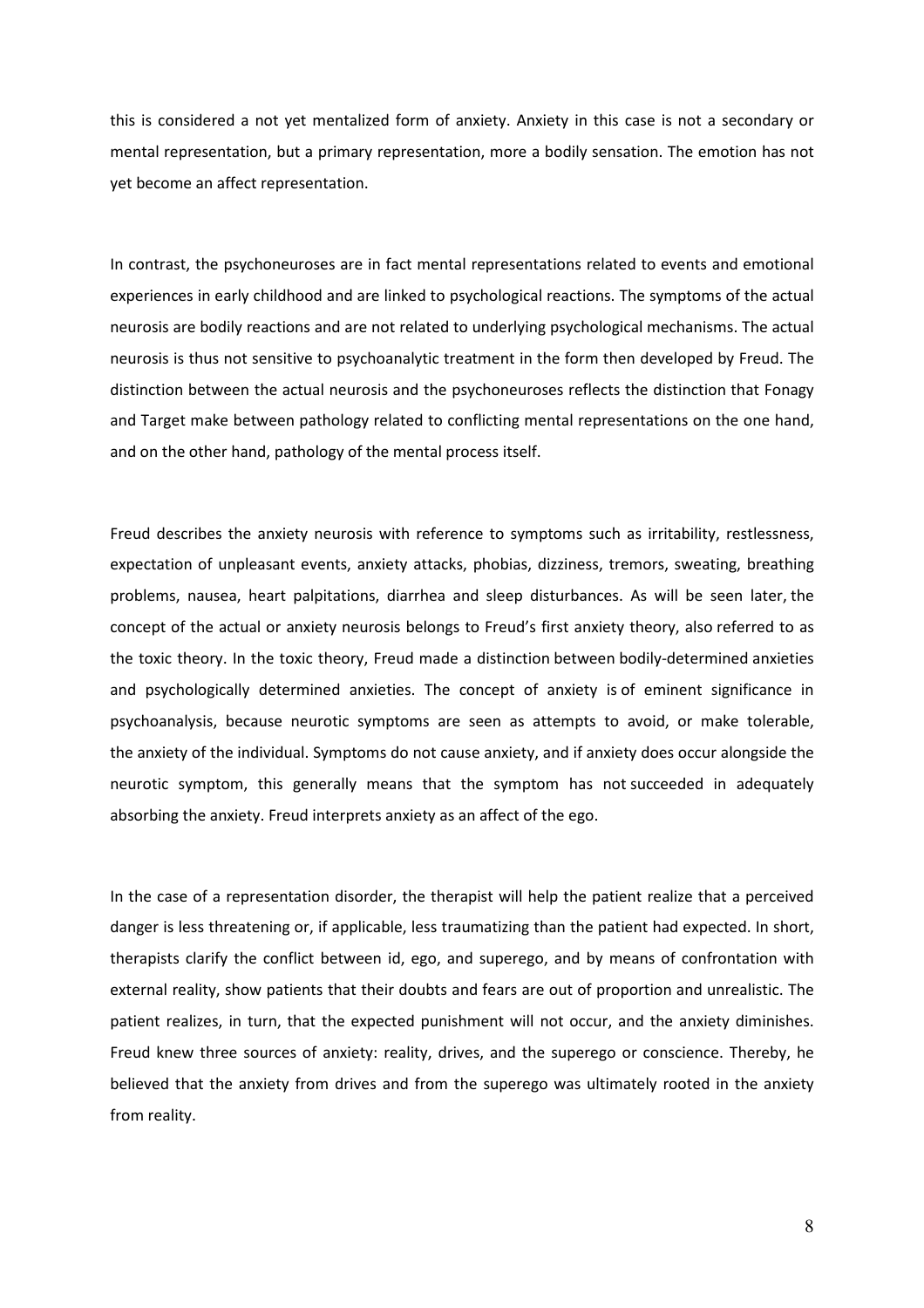When there is a dysfunction of the mental process itself, the capacity to construct internal representations is stagnated and the capacity to internally represent the external fails. The anxiety from external reality then remains dominant; anxieties stay on the interpersonal level and do not become internal anxieties. In other words, in such cases the individual remains dependent on external reality and cannot or cannot sufficiently differentiate between fantasy and reality or between the inner and outer world. In such cases, the outer world is either threatening or loving. Such people live in an anxiety-provoking world, instead of experiencing reality as anxiety provoking. In the last case, an internal mental space is crucial.

Freud's term "signal anxiety" then also implies that the organism is so differentiated that it can anticipate and does not have to react directly and instantaneously. In persons where the mentalization capacity is undeveloped or insufficiently developed, the signal working of anxiety does not function adequately and the quality of the anxiety becomes more all-encompassing, growing more frantic and even traumatic. The same is true when the mentalization capacity is temporarily blocked due to grave life events. In this case, Freud postulated that the actual neurosis was not treatable with his psychoanalytic technique grounded in interpretation of internal conflicts. Indeed, the capacity to construct conflicting internal representations fails. The body itself remains the source of the anxiety; the inner life is not yet developed, and cannot yet take over that function. The level of giving meaning has not (yet) been attained, or in the case of a temporary blockage of the mentalization capacity, is inaccessible.

### Attachment

The central theme of Bowlby's work is attachment: an anxiety and stress regulating system that is activated in situations of danger and loss. In other words, attachment theory is about adaptation to the environment as an important element in the manner whereby the individual and individual development take form.

Bowlby believes that the desire to establish a close relationship with the primary mother object is an inborn, instinctive tendency in the child, related to the desire to survive. The concept of attachment is central to his view of further personality development and the development of psychopathology within the individual. Emotional security, then, also has to do with the availability and the perceived trustworthiness of figures with which one can connect. To Bowlby, anxiety is always tied to becoming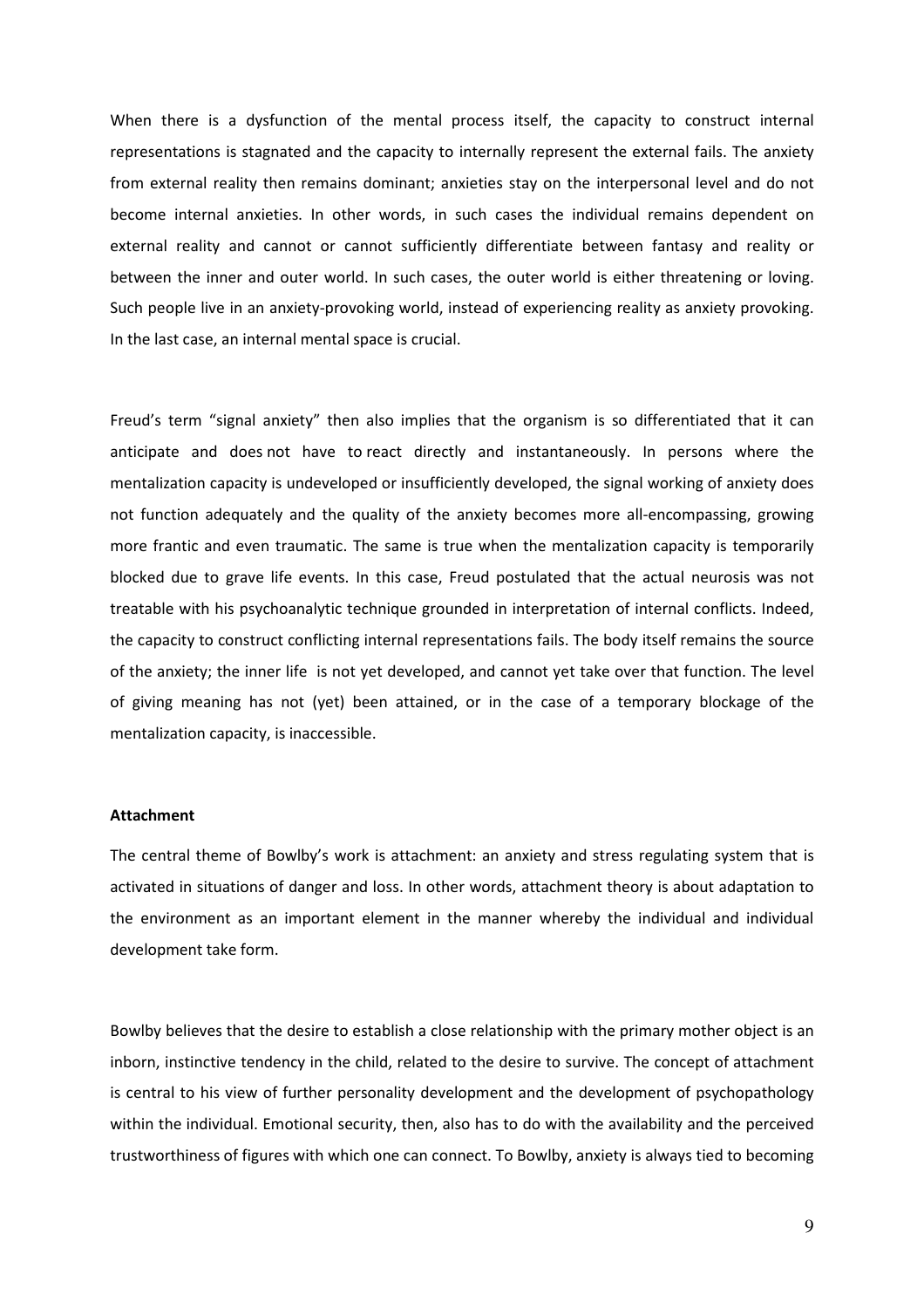detached from the object of attachment. Emotional bonds between persons have a survival function; they are primary, and determinant of future personality development.

The way in which attachments are entered into varies during the different phases of development. In all cases, though, attachment behavior is a control system for surviving in a specific environment in which the primary caring object is of vital importance. Attachment behavior has an anxiety regulating function. Failure of the primary object within this response system, be it through physical absence or a lack of sensitivity to the internal goings-on of the child can be experienced by the small child as traumatic and cause anxiety to increase. Based on earlier experiences, each child constructs, in his/her own internal world, working models with regard to him/herself, others and their corresponding interaction patterns. On this basis, s/he can interpret and anticipate his/her future experiences - internal working models are also important in making anxiety manageable. Experiences of the young child are significant in development. In addition to this, Bowlby emphasizes the importance of environmental factors.

 As previously stated, Bowlby puts a strong emphasis on the importance of intersubjectivity, i.e. an adequate, responsive and sensitive interaction between the primary caring object and the child. In addition to the interaction and internal state of the primary caring object, what a child brings from within himself also plays a role in the interaction. Along with nurture, nature and the interaction between the two also play a role in the development of pathology. Of importance are genetic vulnerabilities interacting with the primary environment, i.e. vulnerabilities and the construction of protective buffers.

Attachment is linked to the primary aspects of the relationship and is activated in situations of danger, thus linked with separation and loss. Each individual searches for his optimal form of security. Security is tied to being connected to others without losing yourself, and to being yourself without losing others. By means of specific attachment strategies the individual attains his optimal balance between distance and proximity, between autonomy and relatedness. Based on his experiences with attachment objects, attachment strategies are internalized, becoming (internal) attachment representations, established by implicit means in the internal working model. In other words, attachment representations are implicitly established procedures for avoiding anxiety.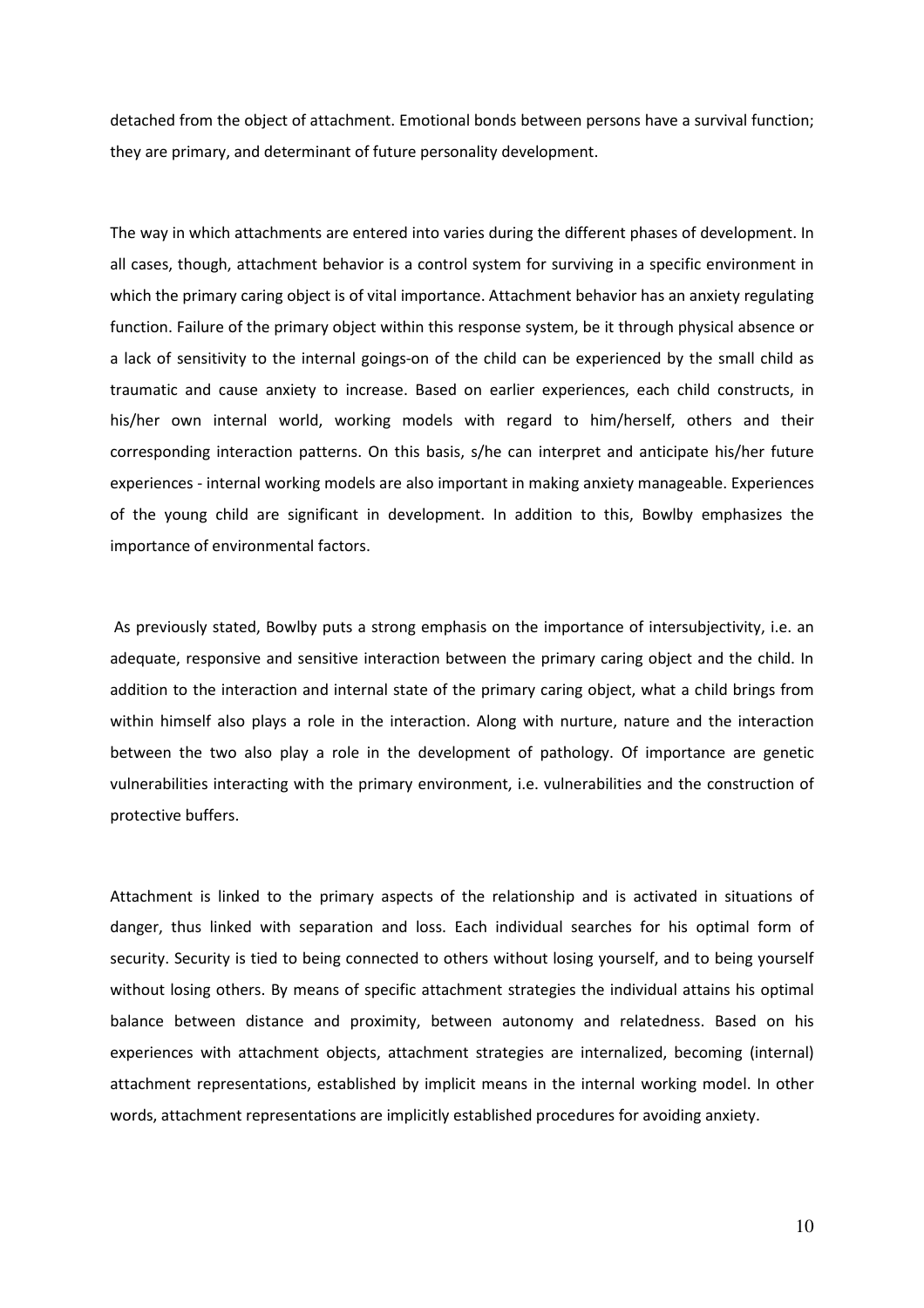#### Affect Regulation

At the outset of development, there are not yet any mental representations. The representations that are present are primary and bodily. Mental representations should not be perceived as symbols or references to something else. At issue are the processes by which someone is capable of allowing another to be mentally present. Someone who is capable of representing, oneself or another is capable of developing thoughts and feelings regarding oneself and others, and to think about it. In the absence of this capability, we speak of mental process disturbances.

The child does not yet "have" feelings, rather s/he "is" her/his feelings. At that moment in development, the self is still a "bodily" self – there is not yet a "psychological" self. The development proceeds from the outside in, from "soma" to "psyche". Of eminent importance to this development is the manner in which caring objects mirror their small child and are attuned to his/her needs and desires. The child is not yet mentalized, and does not experience his/her behavior as his/her behavior, nor does s/he experience his/her behavior as intentional. The self more or less coincides with the soma. Communication proceeds at that point via behavior. Somatization is at that moment not a defense against "feeling" or a reaction formation, it is what it is. Behavior is momentary, concrete, and unintentional.

Of importance is that the primary objects contain the emotions of the child, digesting and converting them, as it were, into feelings. That is what we mean when we say that the primary objects regulate the child's affects through "affect representation". If executed correctly, they do this through the accurate and marked reflecting of affection, by giving meaning to the affects, and thus by approaching the child as though he were an intentional being. With this, the representations become adequately anchored in the inner world of the child as mental representations. We refer to emotions with regards to unmentalized bodily sensations, in which biology and genes play a primary role. We speak of feelings or affection when concerned with mental representations; from that moment on , psychology is also a factor. It is mentalization that connects emotions with affects, in which the symbolization capacity plays a role. From that moment on, memories, fantasies and dreams play a significant role. The development proceeds from outside in, from soma to psyche. Affect representation can also proceed inadequately, for example, through unmarked mirroring,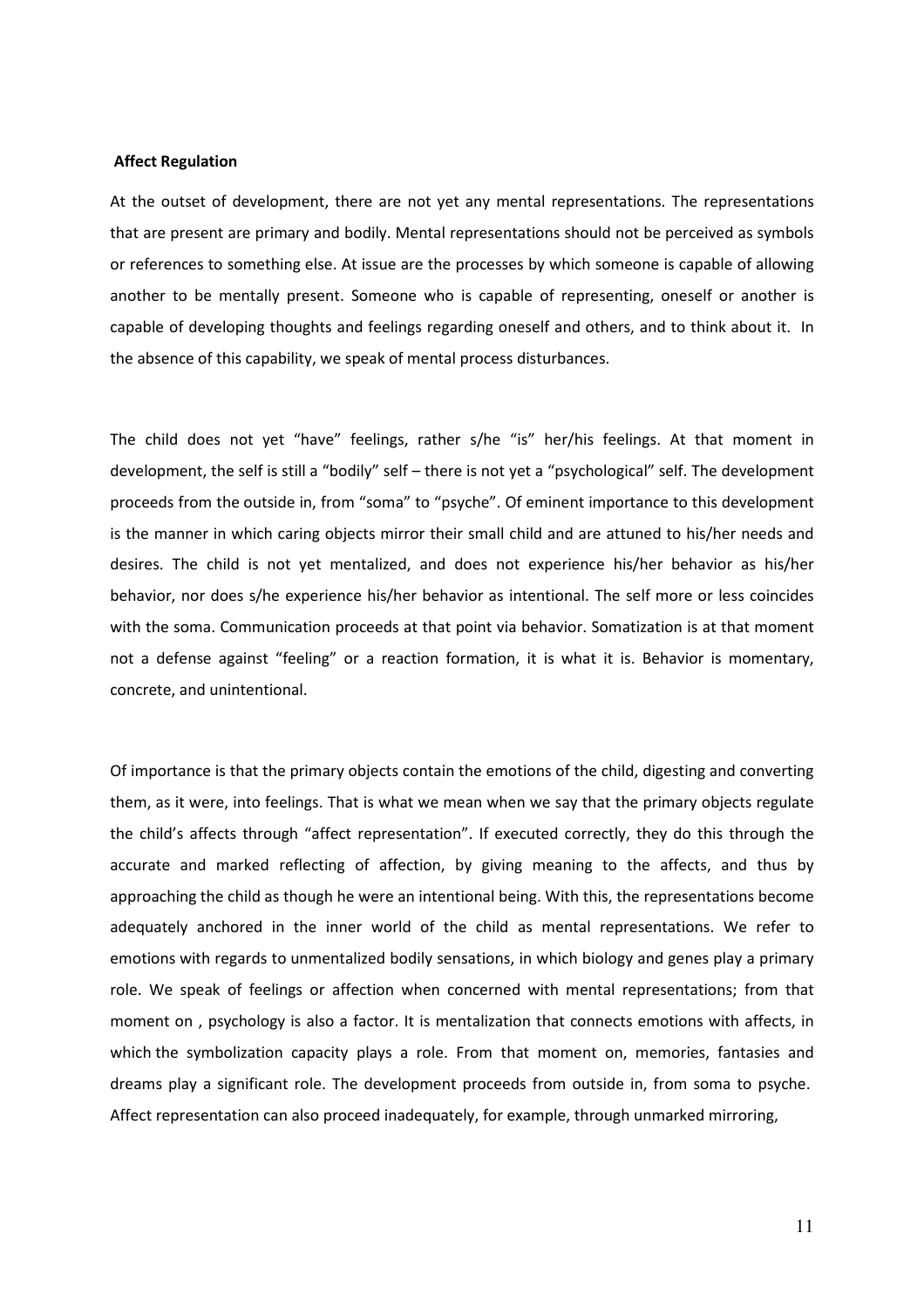or by being insensitive to what is happening within the child. Such inadequately working processes will often lead to an inadequate affect regulation, for example to the underregulation of the affect, as is the case with inadequately marked mirroring, or to the overregulation of the affect, as can be the case of missing or failing sensitivity.

In other words, the child learns how to regulate his/her affects via the caring objects who regulate affects via affect representation. Affect regulation is obtained within the early attachment relationships. The quality of the affect regulation is linked with the quality of the relationship the child has with his/her primary caring objects. Affect regulation is influenced by the quality of the mirroring of the child by his parent objects, but also here the genetic/biological vulnerabilities of the child can influence the ultimate development and quality of the affect regulation.

The quality of early attachment relationships have an influence on the manner in which the individual is able to regulate his/her attention and affects, the manner in which s/he sets internal priorities, the manner in which the individual does or does not filter external input, and the manner in which the child develops a sense of personal identity. In addition, the quality of early attachment relationships is important for the degree to which the mentalization capacity can develop. There is a relationship between the nature of affect regulation and the nature of the attachment style.

# • Secure Attachment

They have the capacity to calm themselves and modulate their affect. They have found an adequate balance between autonomy and intimacy. They can be by themselves without losing others and be with others without losing themselves. The primary objects reacted in an adequate and consistent fashion to the affective signals of their children.

### • Avoidant Attachment

They must trust their cognitions, since the meaning and signal function of affect is absent in them. They minimize their need for intimacy and maximize their need for autonomy. They overregulate their affect. The primary objects consistently ignored affect signals from their children.

# • Preoccupied Attachment

They fail in the use of their cognitions for regulating their affect; they underregulate their affect.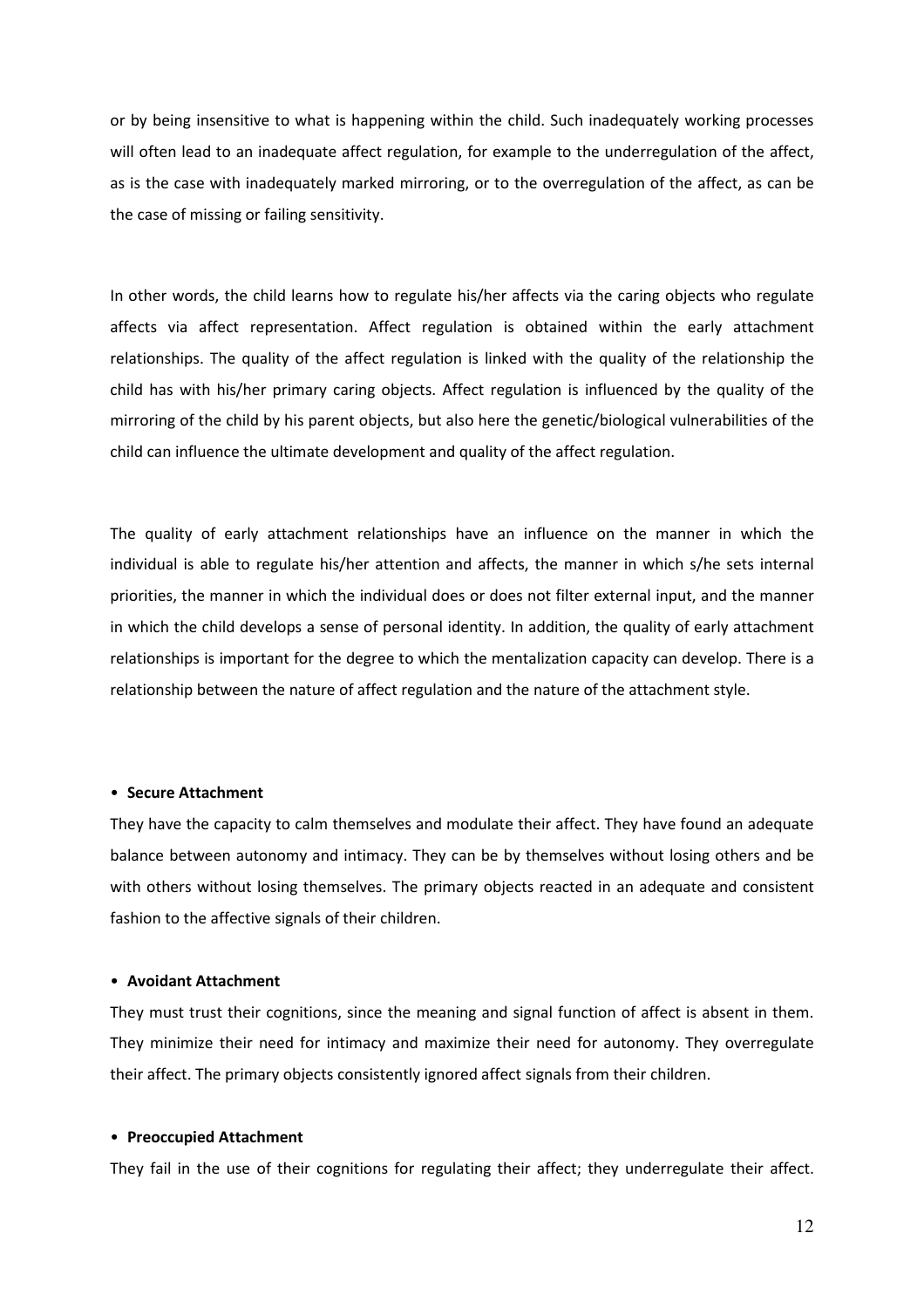They are clingy, and maximize their need for intimacy. They minimize their need for autonomy. The primary objects reacted inconsistently to expressions of affect from their children.

## • Disorganized Attachment

They are unable to regulate their affect and calm themselves. They cannot be alone, nor can they be intimate with others. The primary objects were simultaneously the source of security and of danger.

Blatt et al. (1992;2004;2008) connect the different attachment styles to the presence of two basic human needs that mutually affect one another. They are on the one hand, the need of the individual to relate him/herself with others, and on the other hand, the need for a personal, autonomous identity or self-definition. Blatt sees these as two organizing principles characteristic of human functioning: the need to relate and, contrarily, the need to profile oneself as an autonomous object, two opposing tendencies that already became apparent with Freud's distinction between libidinous and aggressive pursuits. In the absence of an adequate balance between both needs, pathology occurs.

- "Anaclitic Pathology": Typified by an extreme need for relatedness; preoccupation or entanglement. The need for relatedness is maximized and the need for autonomy is minimized. The adage here is, "I cannot be alone", for instance in the case of dependent, histrionic, or borderline personality disorder. The primary objects are aware of what goes on within the child but are unable to adequately differentiate this from what they themselves are experiencing. Fonagy refers to this as failing responsivity, (See also Dozier, 1999; Slade, 2000 and Bakerman-Kranenborg, 2009).
- "Introjective Pathology": Typified by an extreme need to maintain personal autonomy. The need for autonomy is maximized and the need for relatedness is minimized. The adage here is: "I can do it myself". This is the case with, for example, schizoid, schizotypal, narcissistic, antisocial, and avoidant personality disorder. The primary objects are chiefly focused on what is happening within themselves, and not on the needs and wishes of the child. Fonagy refers to this as failing sensitivity, (See also Dozier, 1999; Slade, 2000; and Bakerman-Kranenborg, 2009).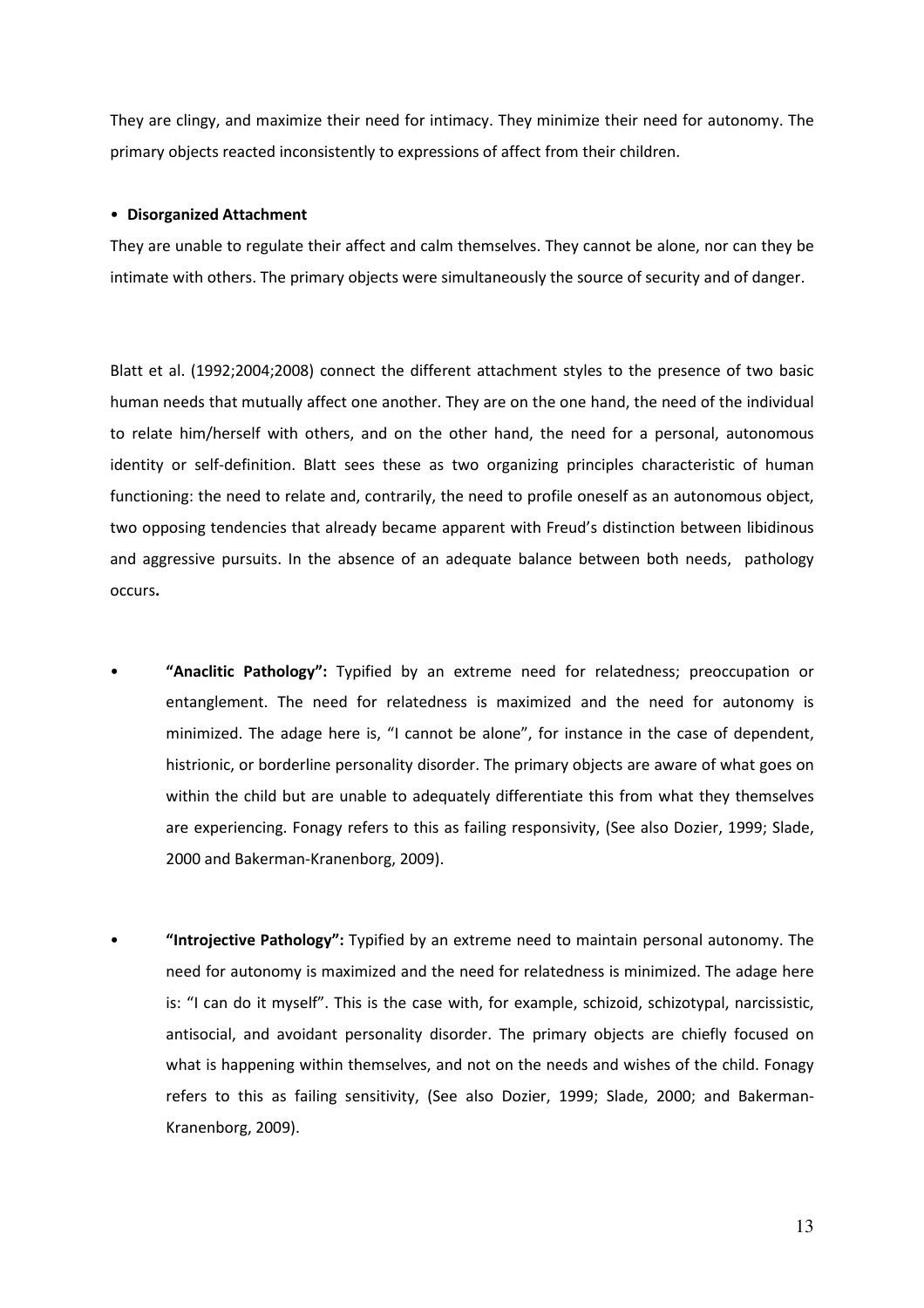# **Mirroring**

For an adequate development that proceeds normally, the child must have the experience that there is someone who carries them along with them in their mind. "The child has to experience a mind that had its mind in mind." (Bateman and Fonagy 2004). This other person should be capable of anticipating and reflecting the feelings and intentions of the child (adequate sensitivity) in such a manner that the child does not become overwhelmed (adequate responsivity). If the parent is able to understand the child's affective state and intentions and give these back to the child, the child will feel recognized in the parent, learning through the process of successful/unsuccessful recognizance how to know and express him/herself, with the result that the child can mentally represent him/herself and the parent/other. The (bodily) self has become a psychological self.

The consequences of poorly matched mirroring are, in essence, twofold, and are dependent on what goes wrong in the process of mirroring:

1. The caring object does resonate accurately, but does this in an unmarked fashion. This means that the object is incapable of adequately making a distinction between what the child is and what the caring object is, with the result that no differentiation can develop within the child between mental representations of his or herself and the parent/other. Thus there is a failing responsivity - the containment fails, the child feels overwhelmed, the experience escalates, and everything is experienced as too realistic. With this, reality becomes a threatening one, and the only way to keep a grip on this troubling reality is by controlling and manipulating others. In terms of developmental psychopathology, this is an internalizing pathology, in which the need for intimacy is maximized and the need for autonomy is minimized.

2. In the second case, the caring object reacts from his/her own affective state, and cannot give back the internal state of the child. This is a failing sensitivity. The child cannot learn to know and express his/her own self. The result of this is that an introjected self of the caring object (alien self) develops within the self of the child, in which case no mental representation of the self and others can develop. Indeed, the self is not seen by the caring object. The internal experience is not very real; there is an internal emptiness and a "false self"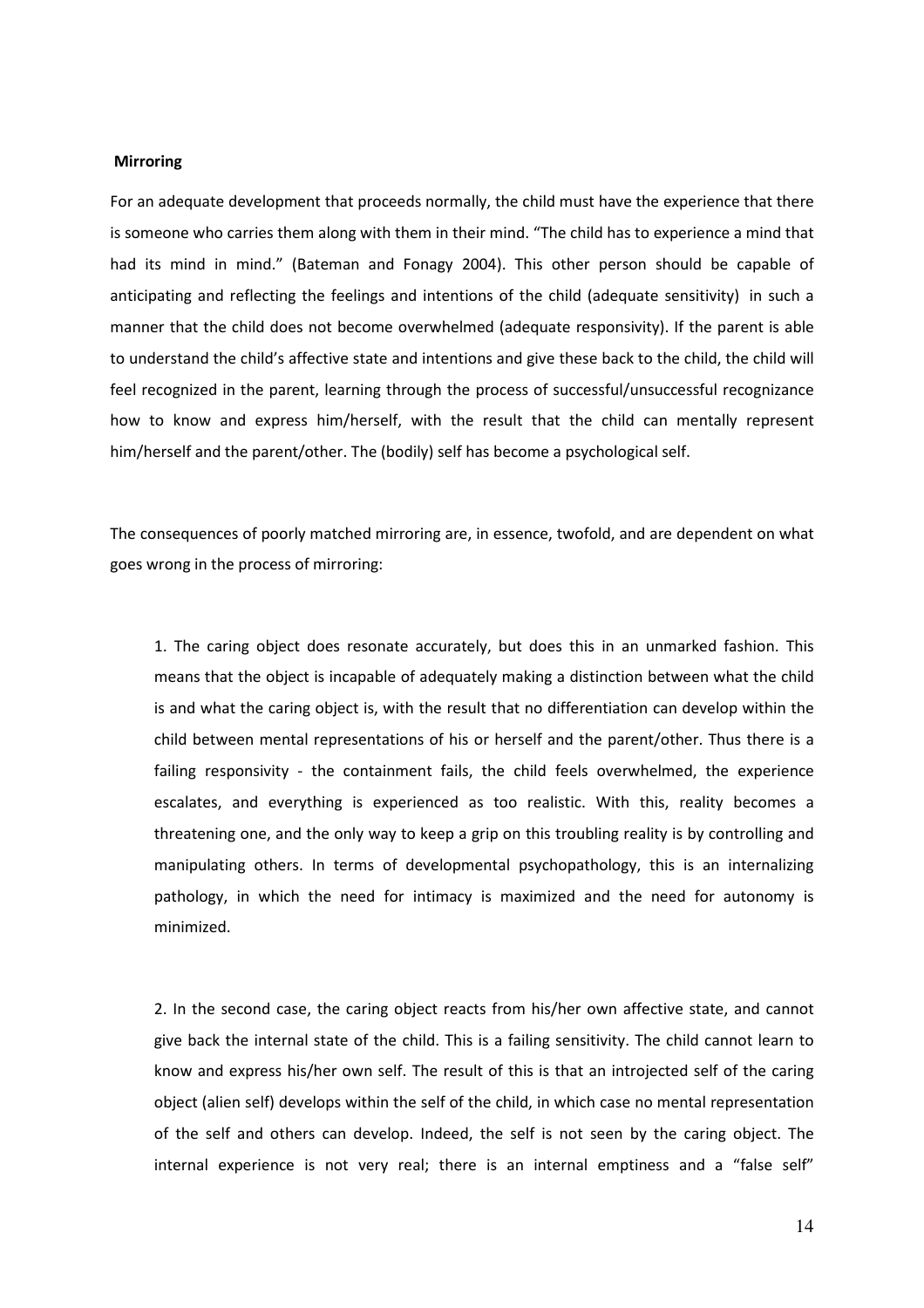development. In developmental psychopathological terms, this is an externalizing pathology, in which the need for autonomy becomes maximized and the need for intimacy minimized.

In both cases mentioned above, a stagnation occurs in the development from the bodily into the psychological self. In the terms of Fonagy and Bateman, the child develops a mental process disturbance and develops no coherent psychological self that can experience itself as agent of its actions.

# The Development of the Coherent Self

The development of a constitutional self into a coherent and mentalizing, or psychological self, proceeds via a number of stages. In the beginning, the self is a physical and somatic self. The representation of one's own body is primary (not mentalized) – the child registers that if s/he pushes something, it moves. Fairly quickly (within +/- three months), the child becomes oriented to the social outside world, and the child registers that if s/he cries, mother will come. At about nine months of age, the teleological stage is reached. During this period, the result that follows a particular action leads to the declaration, "Mother comes, therefore she loves me". The reaction of the small child is determined by what is visible, audible, and tangible. Intentions are inferred from the physical reality. There is not a "theory of mind"; the physical and mental still coincide: If mother comes, she loves me; if she does not come, she does not love me. The child does not realize that the "not coming" can be caused by something entirely different, such as mother not having heard the child. Around the age of one and a half the child becomes intentional, and causation becomes tied to intentions. From that moment on, the reaction of the individual is determined by the intention the other person has, or is seen as having due to his/her behavior. From that moment on, there is a "theory of mind", meaning a coherent, comprehensive set of conceptions, needs and intentions attributed to the self and to others. The strength of Fonagy and Bateman is that they have incorporated the "theory of mind" into the emotional attachment the child has to primary caring objects. From that moment on, the child can mentalize, and the self becomes a representational self, in the sense that it will realize it is capable of contemplating its own thoughts and the thoughts of others. At that moment, emotions become feelings, i.e. mental representations, and the child is capable of functioning reflectively.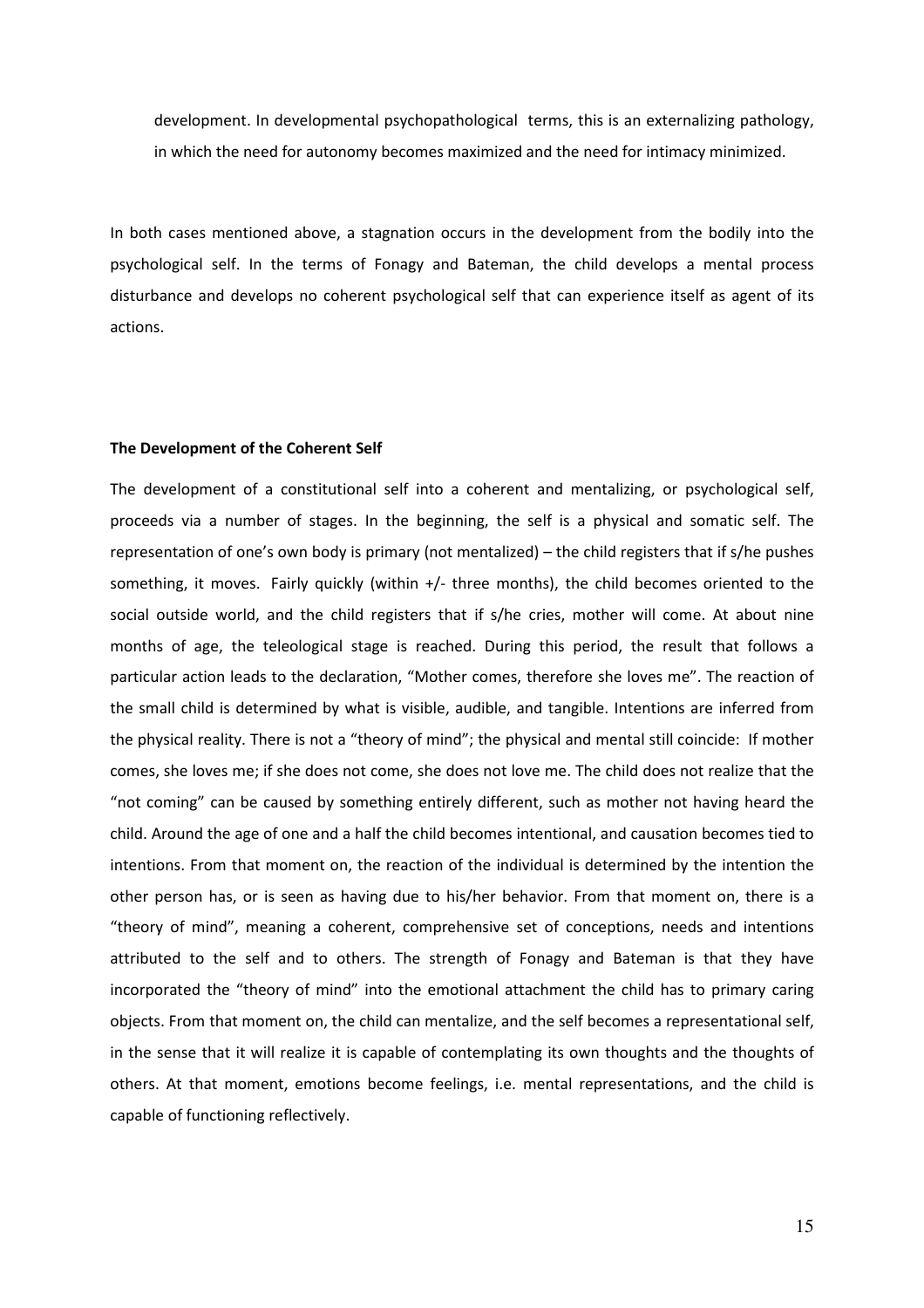A coherent self is capable of mentalization. This means it can contemplate both its own and others' thoughts, wishes, fantasies, and views. This means that the self experiences itself as the intentional and mental organizer of its behavior – the self as agent is present. Mentalization is tied to both the self as agent and to the represented self. In other words, it is connected with the "I" and with the "me". In the case of mental process disturbances there is a stagnation in the teleological stage. There is an inability to see that others can have a different vision of the same reality. At the same time, there is an inability to distinguish between external reality and internal reality (the representation of the external reality). These people do not realize that their behavior, as well as the behavior of others, is controlled by intentional mental states.

At the beginning of development, the self is a bodily self, doing/behavior is paramount, and there is not yet a reflective capacity. Behavior is the only form of communication possible, and therefore behavior is not (yet) a form of resistance. The interpretation of behavior as a result of intentions and motives is not useful. What is useful is the containing and connecting of behavior with intentions, and thus the search for possible motives. At the end of development, a person has developed the capacity to contemplate him/herself and others in psychological terms. S/he has constructed an internal working model on the basis of which s/he is capable of organizing his environment and anticipating what will happen in the future. Such an internal working model organizes the behavior of the self and of others, but selects and interprets it just as much. Behavior has attained a significance which is necessarily selective and therefore can be interpreted. At the end of development into a coherent self, the individual is capable of functioning autonomously and is no longer actually dependent on the presence of others. Finally, the dynamic unconscious has gained a place alongside the procedural unconscious -repression has emerged. From that moment on, there is also room for internal psychic conflicts – the pathology of conflicting mental representations comes to exist.

# Literature

Bakermans-Kranenburg, M.J.& IJzendoorn, van M.H. (2009) The first 10.000 adult attachment Interviews:distribution of adult attachment representations in clinical and non-clinical groups. Attachment & Human Development 11 (3) 223-263

Bateman, A.& P.Fonagy (2004) Psychotherapy for Borderline Personality Disorder: mentalization based treatment. London Oxford University Press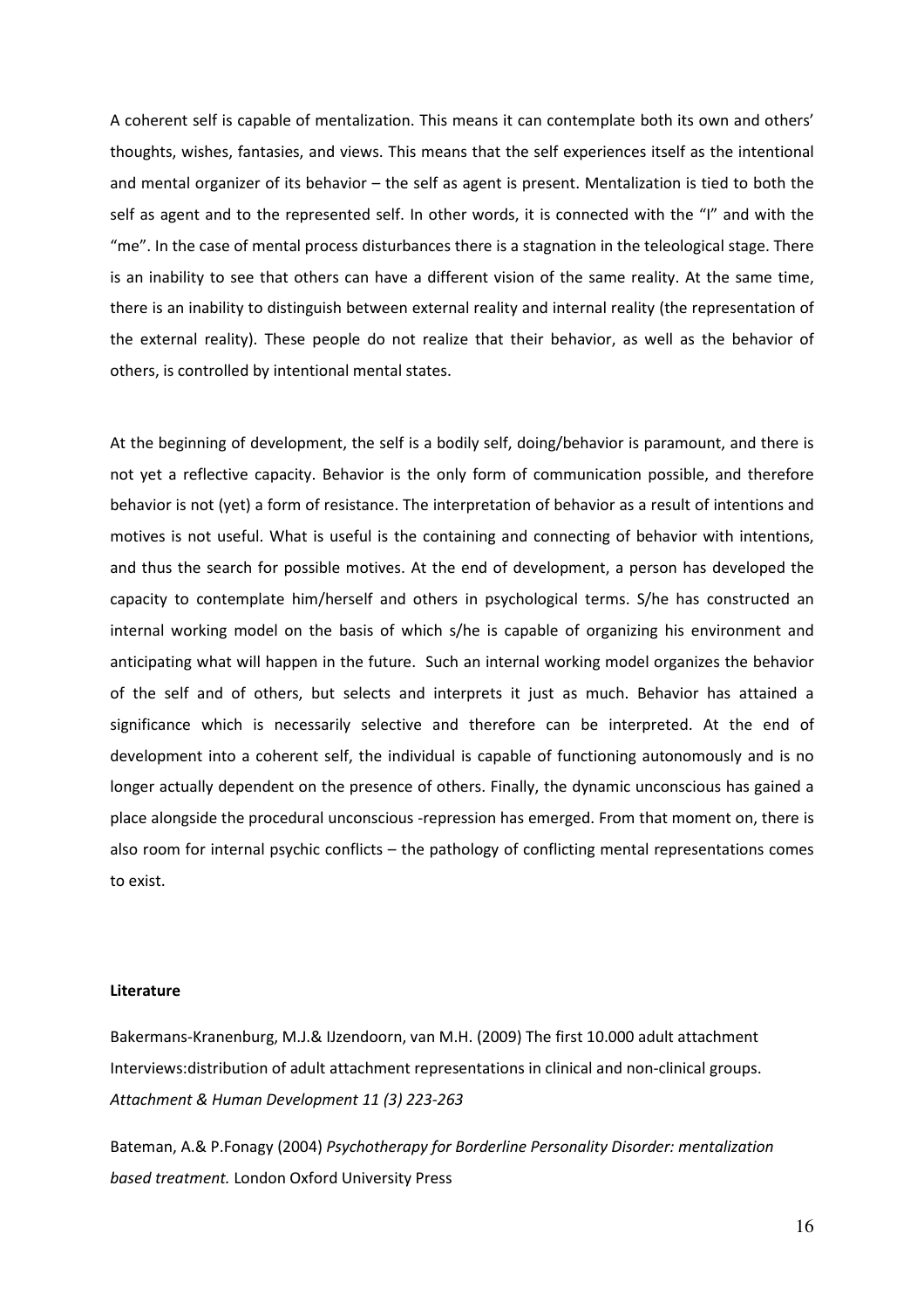Blatt, S.J. & Maroudas, C. (1992). Convergences Among Psychoanalytic and Cognitive-Behavioral Theories of Depression. Psychoanalytic Psychology, 99, (2), 157-190.

Blatt, S. J., & Shahar, G. (2004). Psychoanalysis — With whom, for what, and how? Comparisons with psychotherapy. Journal of the American Psychoanalytic Association, 52(2), 393-448.

Blatt, S.J. (2008).Polarities of Experience: Relatedness and Self-definition in Personality Development, Psychopathology and the Therapeutic Process. Washington DC, American Psychological Association

Dozier,M., Stovall, K.C., Albus, K.E. (1999) Attachment and Psychopathology in adulthood. In J.Cassidy & P.R.Shaver (Eds), Handbook of attachment: Theory, research and clinical applications (pp 497-519) New York, The Guilford Press

Fonagy, P. ; Gergely, G. ; Jurist, E.L. and Target, M.( 2002). Affect regulation, Mentalization, and the development of the Self. New York: Other Press.

Freud, S. (1895). Uber die Berechtigung von der Neurastheorie einen bestimmten Symptomencomplex als Angstneurose abzutraumen. G.W. I. London, 1940-1962: Imago.

Freud, S. (1913). Die Disposition zur Zwangneurose. G.W. VIII. London, 1940-1962: Imago.

Freud, S. (1913). Zur Einleutung in der Behandlung. G.W. VIII. London, 1940-1962: Imago.

Freud, S. (1914). Zur Einführung der Narzissismus. G.W. X. London, 1940-1962: Imago.

Freud, S. (1926). Hemmung, Symptom und Angst. G.W. XIV. London, 1940-1962: Imago.

Freud, S. (1950). Entwurf. (posthuum publicatie).

Laplanche, J. (1985) Life and Death in Psychoanalysis. London, John Hopkins Press.

Laplanche, J. (1999) Essays on Otherness. London, Routledge

Hart, S. (2008). Brain, Attachment, Personality: an introduction to neuroaffective development. London, Karnac Books

Pally, R. (2000). The Mind-Brain Relationship. London Karnac Books

Slade,A. (2000) The development and organization of attachment: implications for Psychoanalysis. Journal American Psychoanalytic Associations 48: 1147-1174

Stern, D.N. (1985). The interpersonal world of the infant. New York: Basic Books.